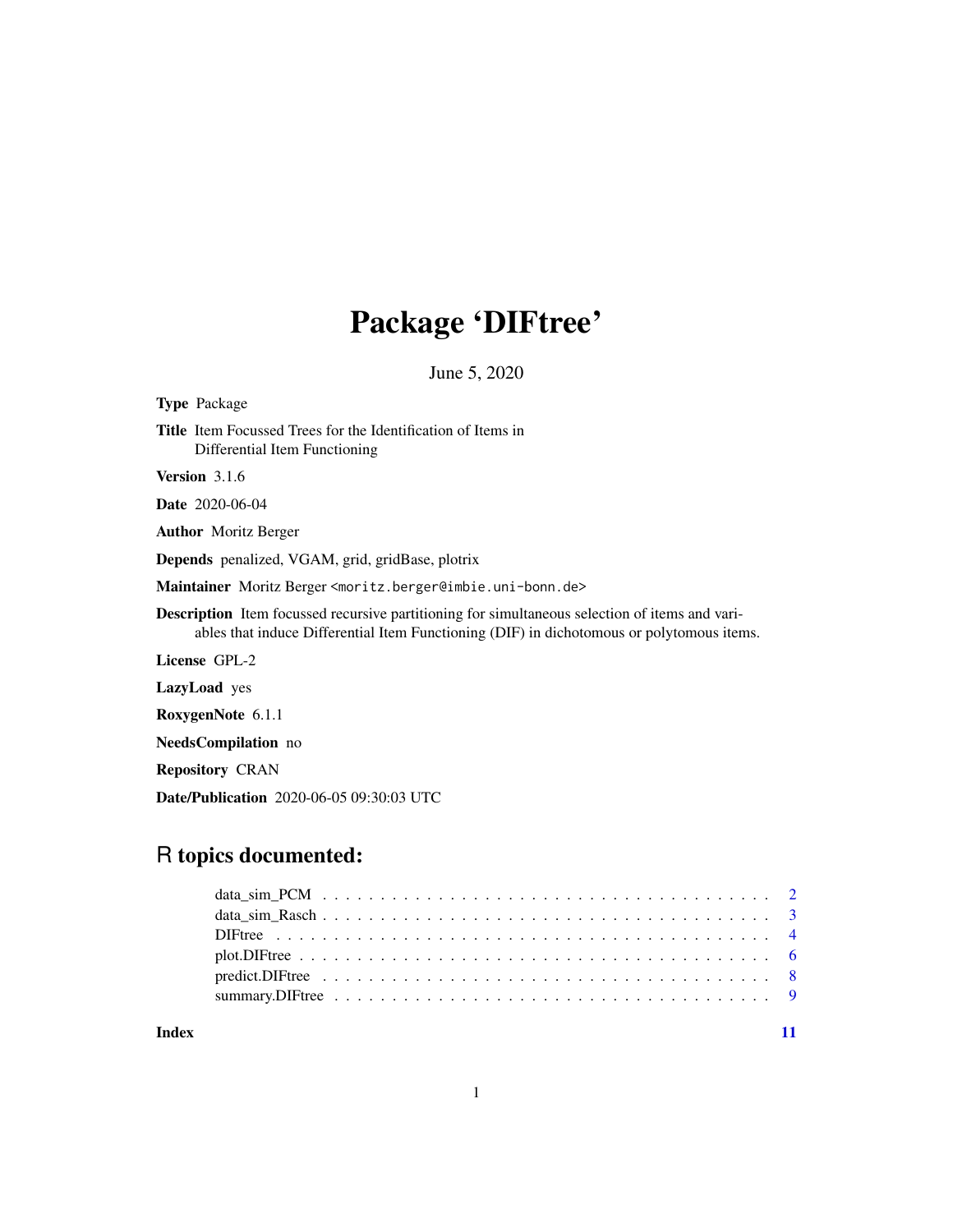<span id="page-1-0"></span>

#### Description

The data set is simulated from a Partial Credit Model where some items exhibit differential item functioning. Existing differences in item difficulties are simulated by step-functions. The true, simulated DIF structure is described in Bollmann et al. (2017), Section 4.3.

#### Usage

data(data\_sim\_PCM)

#### Format

A data frame containing 500 observations on 4 variables:

Y matrix with categorical responses (3-point scale)

x1 binary covariate

x2 ordinal covariate

x3 numeric covariate

#### References

Bollmann, Stella, Berger, Moritz & Tutz, Gerhard (2018): Item-Focussed Trees for the Detection of Differential Item Functioning in Partial Credit Models, Educational and Psychological Measurement 78(5), 781-804.

#### Examples

```
data(data_sim_PCM)
Y <- data_sim_PCM[,1]
X \leftarrow data\_sim\_PCM[, -1]apply(Y,2,table)
summary(X)
```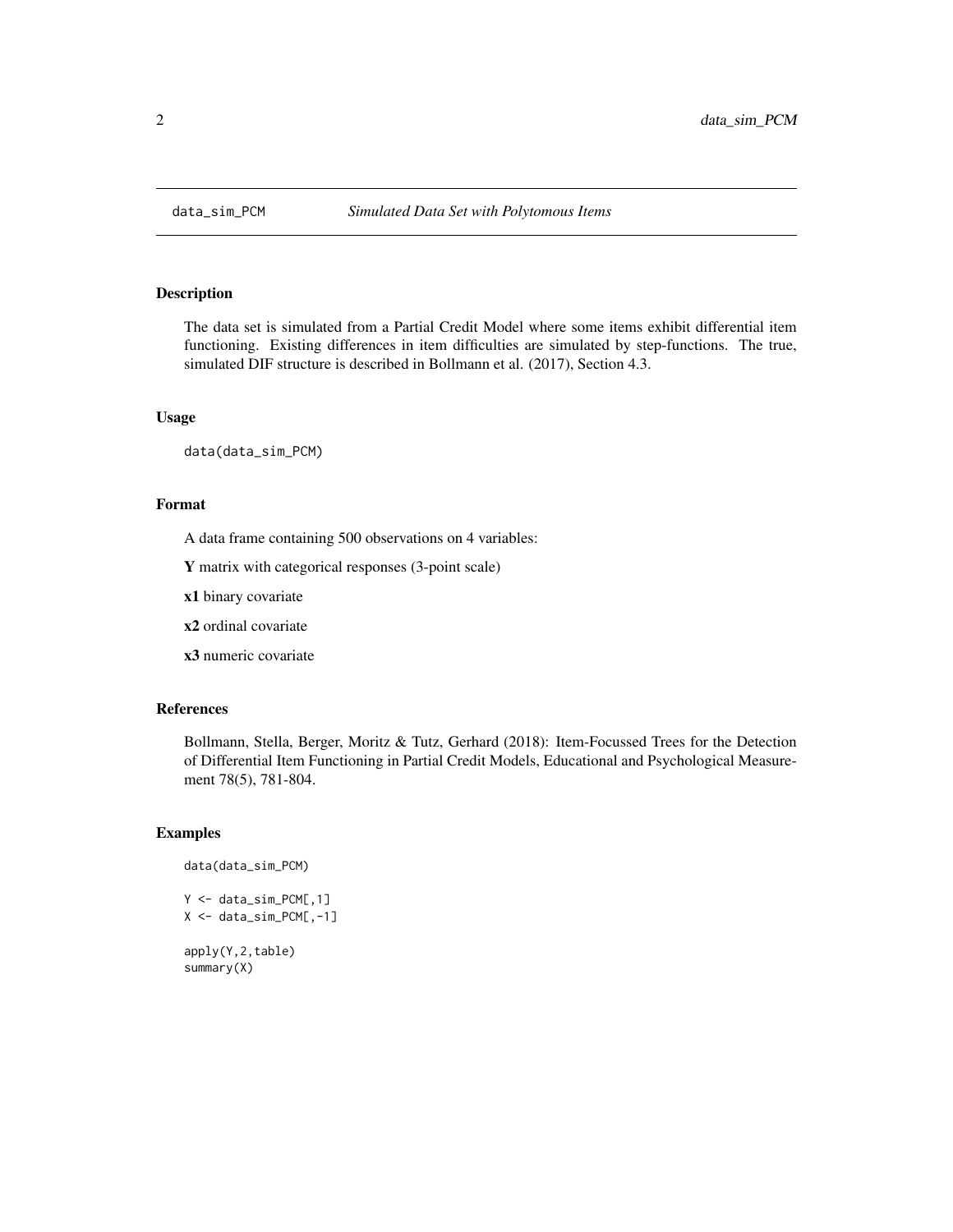<span id="page-2-0"></span>

#### Description

The data set is simulated from a Rasch model where some items exhibit differential item functioning. Existing differences in item difficulties are simulated by step-functions. The true, simulated DIF structure is described in Tutz and Berger (2015), Section 4.2.

#### Usage

data(data\_sim\_Rasch)

#### Format

A data frame containing 500 observations on 5 variables:

Y matrix with binary 0/1 response for 20 items

x1 binary covariate 1

x2 metric covariate 1

x3 binary covariate 2

x4 metric covariate 2

#### References

Berger, Moritz and Tutz, Gerhard (2016): Detection of Uniform and Non-Uniform Differential Item Functioning by Item Focussed TreesJournal of Educational and Behavioral Statistics 41(6), 559-592.

Tutz, Gerhard and Berger, Moritz (2016): Item focussed Trees for the Identification of Items in Differential Item Functioning, Psychometrika 81(3), 727-750.

#### Examples

```
data(data_sim_Rasch)
Y <- data_sim_Rasch[,1]
X <- data_sim_Rasch[,-1]
hist(rowSums(Y), breaks = 0:19 + 0.5)
summary(X)
```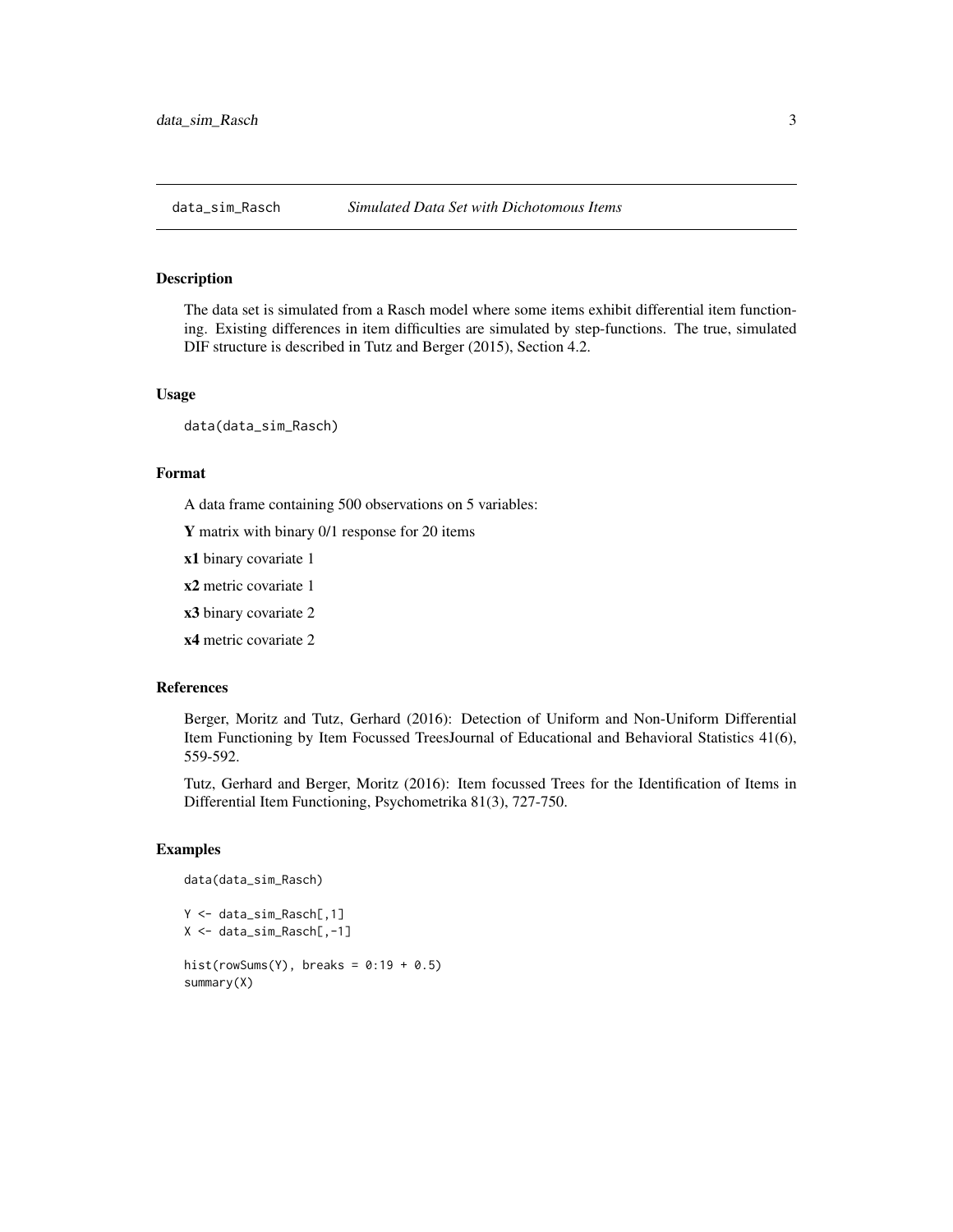<span id="page-3-1"></span><span id="page-3-0"></span>DIFtree *Item focussed Trees for the Identification of Items in Differential Item Functioning*

#### Description

A function to estimate item focussed trees for simultaneous selection of items and variables that induce DIF (Differential Item Functioning) in dichotomous or polytomous items. DIF detection can be based on the Rasch Model (dichotomous case), the Logistic Regression Approach (dichotomous case) or the Partial Credit Model (polytomous case). The basic method of item focussed recursive partitioning in Rasch Models is described in Tutz and Berger (2015).

#### Usage

```
DIFtree(Y, X, model = c("Rasch", "Logistic", "PCM"), type = c("udif",
  "dif", "nudif"), alpha = 0.05, nperm = 1000, trace = FALSE,
 penalize = FALSE, ...)
```
## S3 method for class 'DIFtree'  $print(x, \ldots)$ 

#### Arguments

| Y        | Matrix or Data.frame of binary 0/1 or categorical response (rows correspond to<br>persons, columns correspond to items)                                            |
|----------|--------------------------------------------------------------------------------------------------------------------------------------------------------------------|
| X        | Data frame of (not scaled) covariates (rows correspond to persons, columns cor-<br>respond to covariates)                                                          |
| model    | Type of model to be fitted; can be "Rasch", "Logistic" or "PCM".                                                                                                   |
| type     | Type of DIF to be modelled; one out of "udif", "dif" and "nudif". For<br>"Rasch" and "PCM" only uniform DIF can be modelled and therefore type will<br>be ignored. |
| alpha    | Global significance level for the permutation tests                                                                                                                |
| nperm    | Number of permutations used for the permutation tests                                                                                                              |
| trace    | If true, information about the estimation progress is printed                                                                                                      |
| penalize | If true, a small ridge penalty is added to ensure existence of model parameters;<br>only for "Rasch".                                                              |
|          | Further arguments passed to or from other methods                                                                                                                  |
| X        | Object of class "DIF tree"                                                                                                                                         |
|          |                                                                                                                                                                    |

#### Details

The methods require 0/1 coded answers on binary items ("Rasch" and "Logistic") or categorical answers on polytomous items ("PCM"). Items with DIF are gradually identified by recursive partitioning.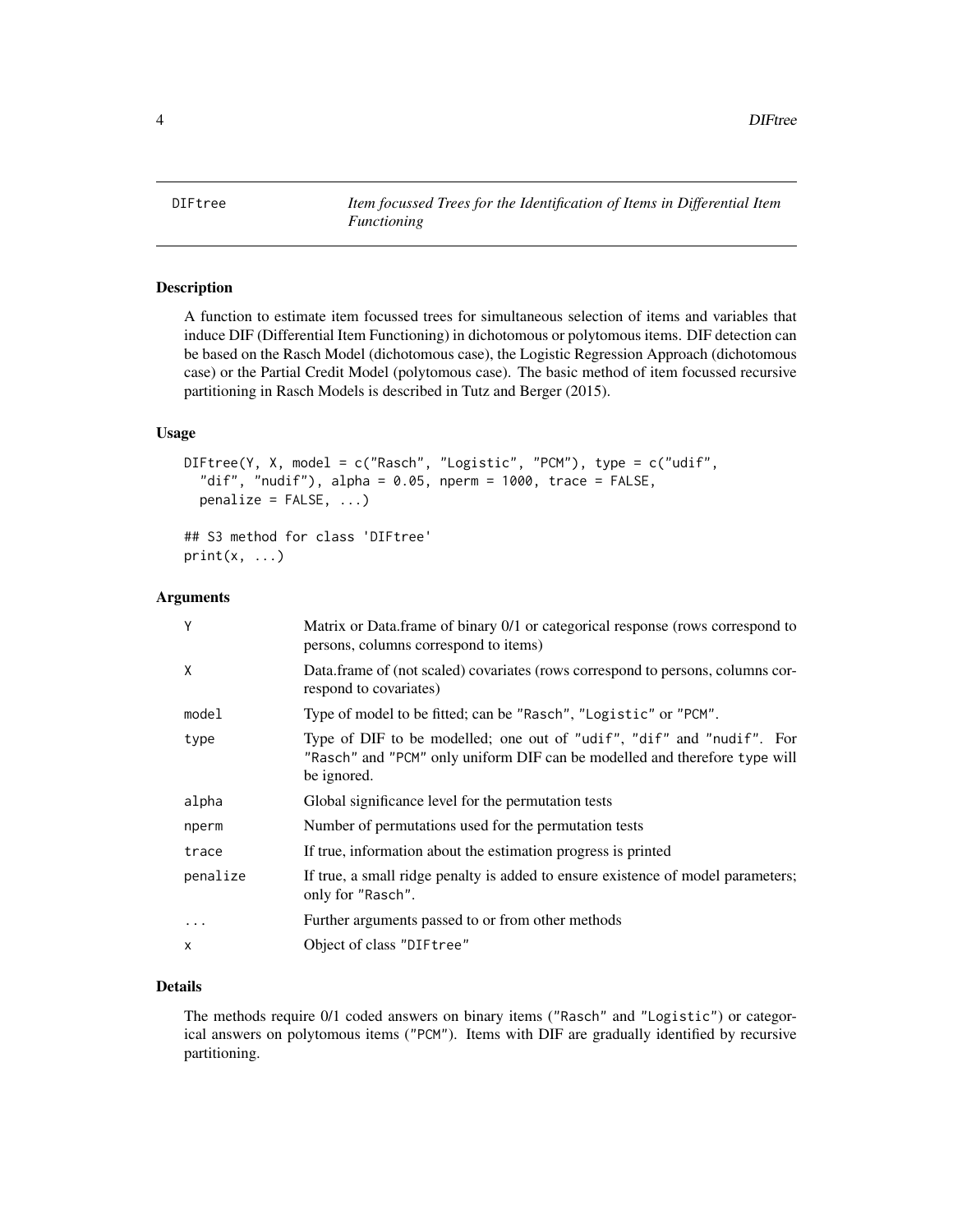#### DIFtree 5

For "Rasch" one yields a model with linear predictors

$$
eta_{pi} = theta_p - tr_i(x_p),
$$

where theta<sub>p</sub> correspond to the ability and  $x_p$  correspond to the covariate vector of person p. For "Logistic" one yields a model with linear predictors

• Uniform DIF, type="udif"

$$
eta_{pi} = S_p beta_i + tr_i(x_p),
$$

where  $S_p$  corresponds to the test score and  $x_p$  corresponds to the covariate vector of person p.

• DIF and Non-Uniform DIF, type="dif","nudif"

$$
eta_{pi} = tr_i(x_p) + tr_i(S_p, x_p),
$$

where  $S_p$  corresponds to the test score and  $x_p$  corresponds to the covariate vector of person p.

For "PCM" one yields a model with linear predictors

$$
eta_{pir} = theta_p - tr_{ir}(x_p),
$$

where theta<sub>p</sub> correspond to the ability and  $x_p$  correspond to the covariate vector of person p.

Significance of each split is verified by permutation tests. The result of the permutation tests can strongly depend on the number of permutations nperm. In the case of pure terminal nodes estimates of the model do not exist. If penalize=TRUE a small ridge penalty is added during estimation to ensure existence of all parameters.

#### Value

Object of class "DIFtree". An object of class "DIFtree" is a list containing the following components:

| splits       | Matrix with detailed information about all executed splits during the estimation<br>process                            |  |
|--------------|------------------------------------------------------------------------------------------------------------------------|--|
| coefficients | List of estimated coefficients for items with and without DIF. Structure of coefficients<br>depends on model and type. |  |
| pvalues      | P-values of each permutation test during the estimation process                                                        |  |
| devs         | Maximal value statistics $T_i$ of the selected variables in each iteration during the<br>estimation process            |  |
| crit         | Critical values of each permutation test during the estimation process                                                 |  |
| Y            | Response matrix used in the estimation process                                                                         |  |
| X            | Model matrix used in the estimation process                                                                            |  |
| persons      | Number of persons                                                                                                      |  |
| items        | Number of items                                                                                                        |  |

#### Author(s)

Moritz Berger <moritz.berger@imbie.uni-bonn.de> <http://www.imbie.uni-bonn.de/personen/dr-moritz-berger/>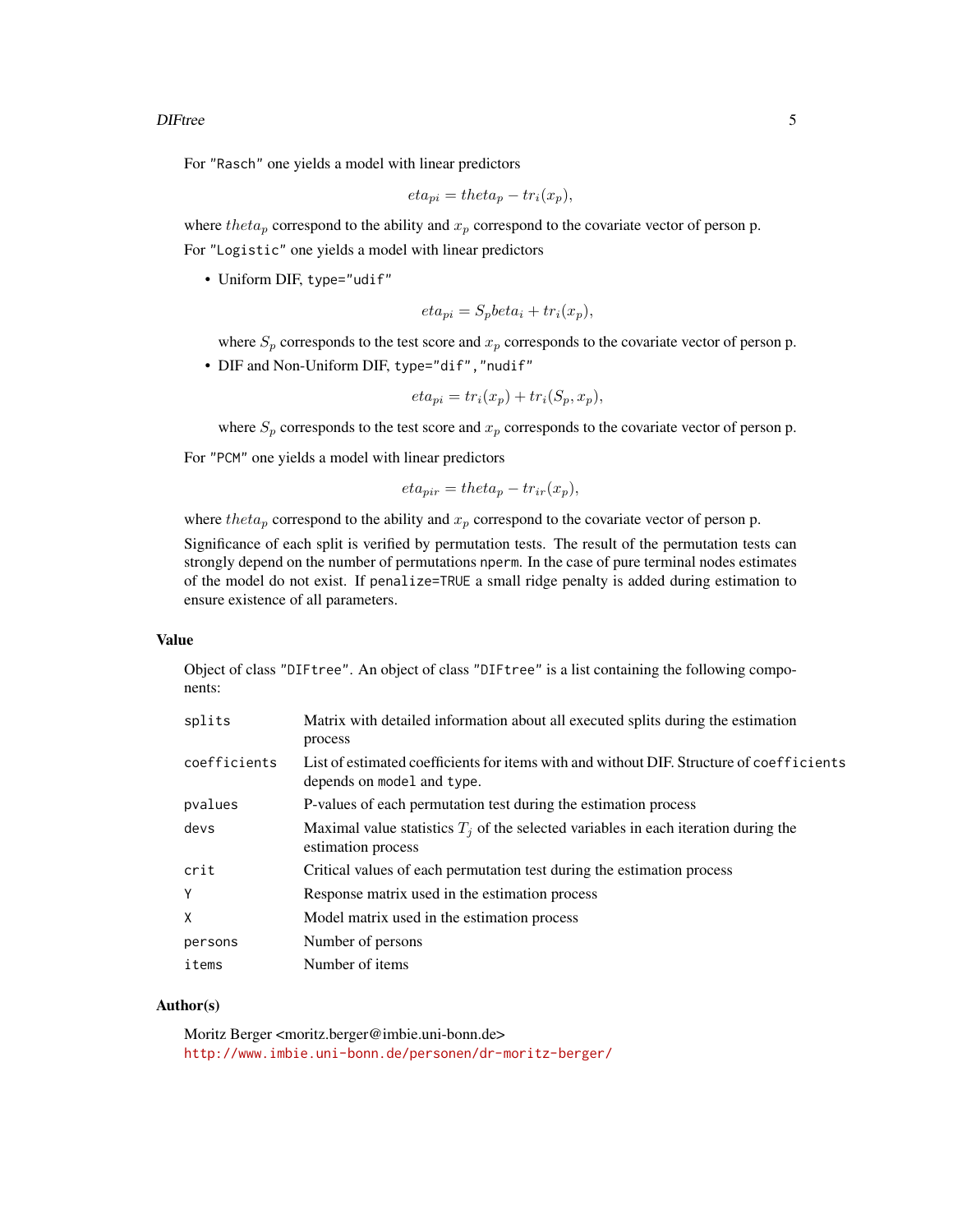#### <span id="page-5-0"></span>References

Berger, Moritz and Tutz, Gerhard (2016): Detection of Uniform and Non-Uniform Differential Item Functioning by Item Focussed Trees, Journal of Educational and Behavioral Statistics 41(6), 559-592.

Bollmann, Stella, Berger, Moritz & Tutz, Gerhard (2018): Item-Focussed Trees for the Detection of Differential Item Functioning in Partial Credit Models, Educational and Psychological Measurement 78(5), 781-804.

Swaminathan, Hariharan and Rogers, H Jane (1990): Detecting differential item functioning using logistic regression procedures, Journal of Educational Measurements 27(4), 361-370.

Tutz, Gerhard and Berger, Moritz (2016): Item focussed Trees for the Identification of Items in Differential Item Functioning, Psychometrika 81(3), 727-750.

#### See Also

[plot.DIFtree](#page-5-1), [predict.DIFtree](#page-7-1), [summary.DIFtree](#page-8-1)

#### Examples

```
data(data_sim_Rasch)
data(data_sim_PCM)
```
Y1 <- data\_sim\_Rasch[,1] X1 <- data\_sim\_Rasch[,-1]

```
Y2 <- data_sim_PCM[,1]
X2 \leq - data_sim_PCM[,-1]
```

```
## Not run:
```

```
mod1 <- DIFtree(Y=Y1,X=X1,model="Logistic",type="udif",alpha=0.05,nperm=1000,trace=TRUE)
print(mod1)
```
mod2 <- DIFtree(Y=Y2,X=X2,model="PCM",alpha=0.05,nperm=100,trace=TRUE) print(mod2)

## End(Not run)

<span id="page-5-1"></span>plot.DIFtree *Plotting of Item focussed Trees*

#### Description

Visualization of trees for items with DIF identified by item focussed recursive partitioning in dichotomous or polytomous items.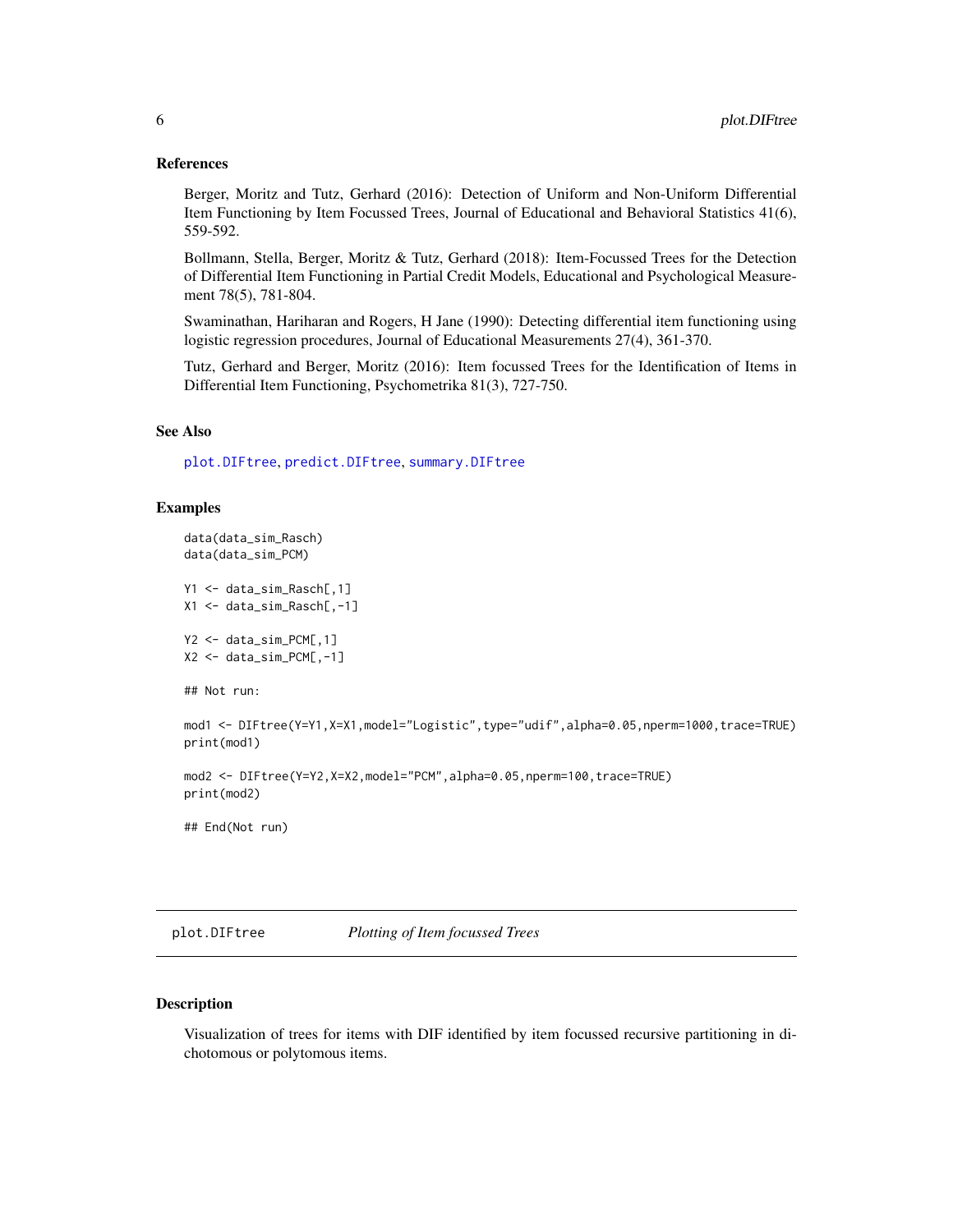### <span id="page-6-0"></span>plot.DIFtree 7

#### Usage

```
## S3 method for class 'DIFtree'
plot(x, item, component = "intercept", cex.lines = 2,cex.branches = 1, cex.coefs = 1, cex.mainloop = 1, title = NULL, ...)
```
#### **Arguments**

| x            | Object of class DIF tree                                                                                                                                                                                                          |
|--------------|-----------------------------------------------------------------------------------------------------------------------------------------------------------------------------------------------------------------------------------|
| item         | Number of the item, for which the tree shall be plotted                                                                                                                                                                           |
| component    | Component of the model for which the tree shall be plotted; can be "intercept"<br>or "slope". For "Rasch" and "PCM" only one tree of item parameters is avail-<br>able for each DIF item and therefore component will be ignored. |
| cex.lines    | Width of branches of the tree                                                                                                                                                                                                     |
| cex.branches | Size of the labels of branches of the tree                                                                                                                                                                                        |
| cex.coefs    | Size of coefficients in the terminal nodes of the tree                                                                                                                                                                            |
| cex.main     | Size of the title of the tree                                                                                                                                                                                                     |
| title        | Optional title, which is added to the tree; if title=NULL the title is the number<br>of the plotted item.                                                                                                                         |
| $\cdot$      | Further arguments passed to or from other methods                                                                                                                                                                                 |

#### Author(s)

Moritz Berger <moritz.berger@imbie.uni-bonn.de> <http://www.imbie.uni-bonn.de/personen/dr-moritz-berger/>

#### References

Berger, Moritz and Tutz, Gerhard (2016): Detection of Uniform and Non-Uniform Differential Item Functioning by Item Focussed Trees, Journal of Educational and Behavioral Statistics 41(6), 559-592.

Bollmann, Stella, Berger, Moritz & Tutz, Gerhard (2018): Item-Focussed Trees for the Detection of Differential Item Functioning in Partial Credit Models, Educational and Psychological Measurement 78(5), 781-804.

Tutz, Gerhard and Berger, Moritz (2016): Item focussed Trees for the Identification of Items in Differential Item Functioning, Psychometrika 81(3), 727-750.

#### See Also

[DIFtree](#page-3-1), [predict.DIFtree](#page-7-1), [summary.DIFtree](#page-8-1)

### Examples

```
data(data_sim_Rasch)
```

```
Y <- data_sim_Rasch[,1]
X <- data_sim_Rasch[,-1]
```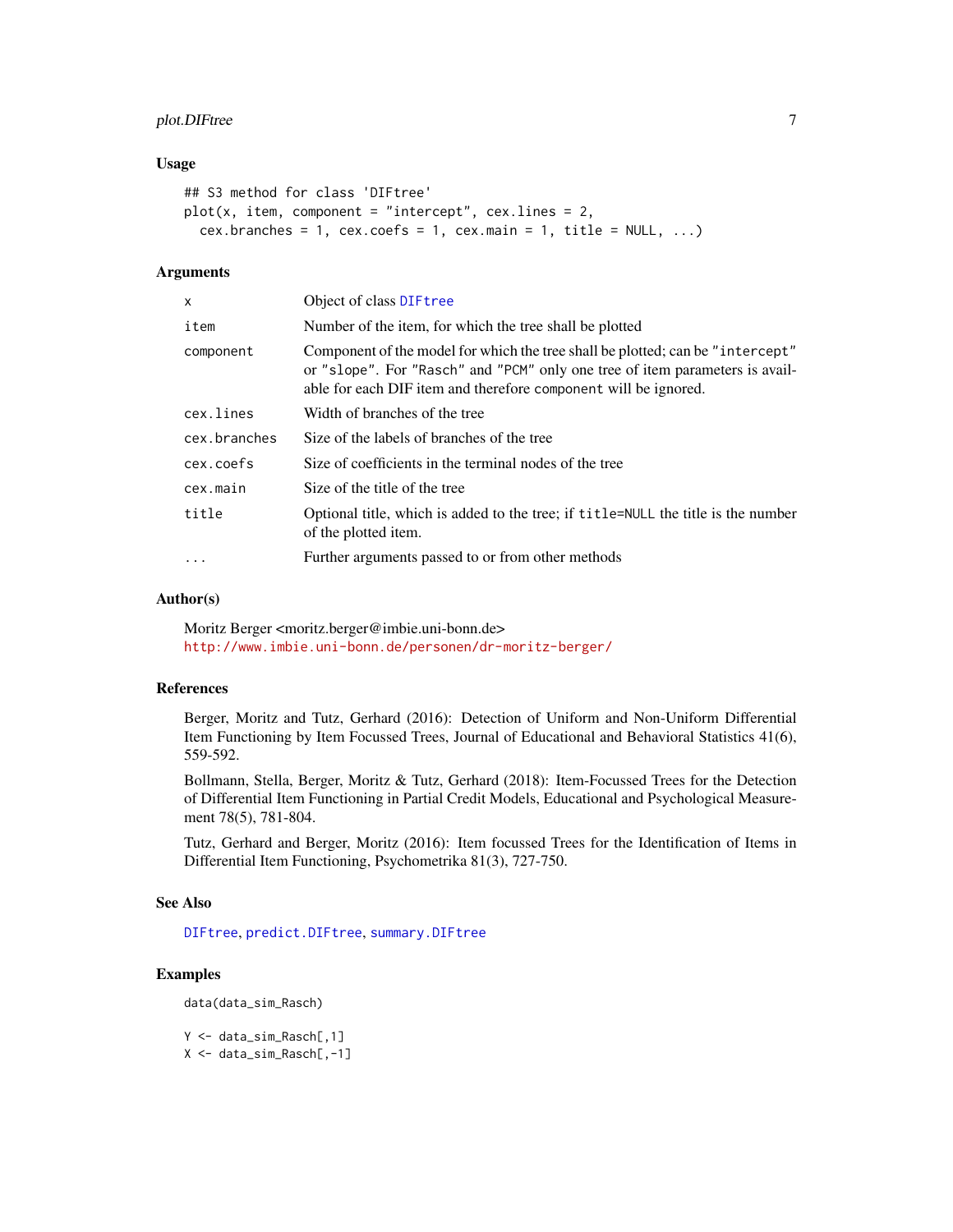```
## Not run:
mod <- DIFtree(Y=Y,X=X,model="Logistic",type="udif",alpha=0.05,nperm=1000,trace=TRUE)
plot(mod,item=1)
## End(Not run)
```
<span id="page-7-1"></span>predict.DIFtree *Prediction from fitted Item focussed Trees*

#### Description

The function returns predictions of item parameters obtained by item focussed recursive partitioning in dichotomous or polytomous items.

#### Usage

```
## S3 method for class 'DIFtree'
predict(object, item, newdata, ...)
```
#### Arguments

| object   | Object of class DIFtree                                        |
|----------|----------------------------------------------------------------|
| item     | Number of the item, for which the prediction shall be returned |
| newdata  | New data.frame, for which the prediction shall be returned     |
| $\cdots$ | Further arguments passed to or from other methods              |

#### Details

For "Rasch" model the function returns the predicted item difficulty. For "Logistic" models the function returns the predicted intercept and/or slope. For "PCM" the function returns the predicted threshold parameters.

#### Author(s)

Moritz Berger <moritz.berger@imbie.uni-bonn.de> <http://www.imbie.uni-bonn.de/personen/dr-moritz-berger/>

#### References

Berger, Moritz and Tutz, Gerhard (2016): Detection of Uniform and Non-Uniform Differential Item Functioning by Item Focussed Trees, Journal of Educational and Behavioral Statistics 41(6), 559-592.

Bollmann, Stella, Berger, Moritz & Tutz, Gerhard (2018): Item-Focussed Trees for the Detection of Differential Item Functioning in Partial Credit Models, Educational and Psychological Measurement 78(5), 781-804.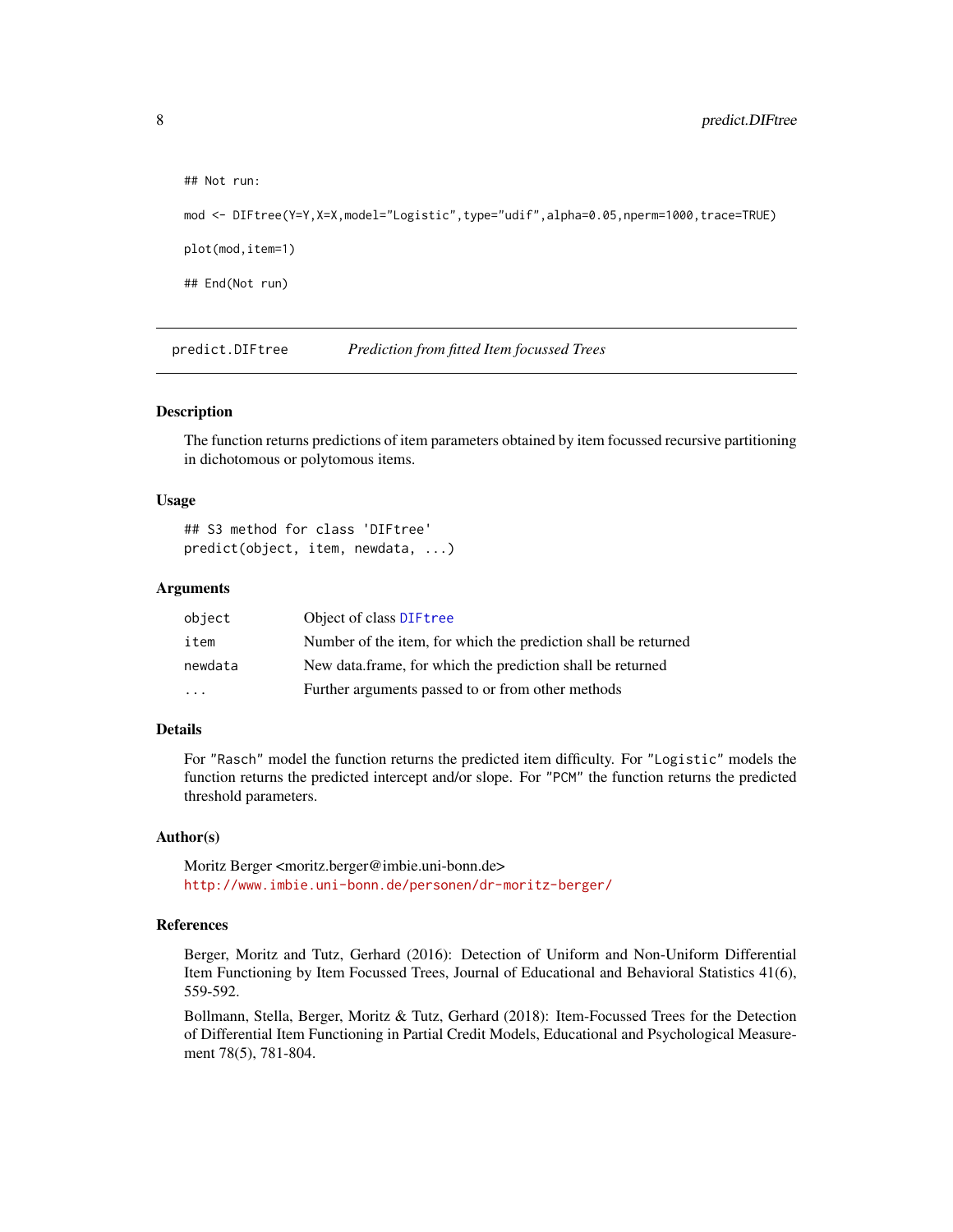### <span id="page-8-0"></span>summary.DIFtree 9

Tutz, Gerhard and Berger, Moritz (2016): Item focussed Trees for the Identification of Items in Differential Item Functioning, Psychometrika 81(3), 727-750.

#### See Also

[DIFtree](#page-3-1), [plot.DIFtree](#page-5-1), [summary.DIFtree](#page-8-1)

#### Examples

```
data(data_sim_Rasch)
Y <- data_sim_Rasch[,1]
X <- data_sim_Rasch[,-1]
Xnew <- data.frame("x1"=c(0,1),"x2"=c(-1.1,2.5),"x3"=c(1,0),"x4"=c(-0.2,0.7))
## Not run:
mod <- DIFtree(Y=Y,X=X,model="Logistic",type="udif",alpha=0.05,nperm=1000,trace=TRUE)
predict(mod,item=1,Xnew)
## End(Not run)
```
<span id="page-8-1"></span>summary.DIFtree *Summary for fitted Item focussed Trees*

#### Description

The function takes an object of class "DIFtree" and returns an useful summary with an overiew of all executed splits during the estimation procedure.

#### Usage

```
## S3 method for class 'DIFtree'
summary(object, ...)
```
## S3 method for class 'summary.DIFtree'  $print(x, \ldots)$ 

#### Arguments

| object                  | Object of class DIF tree                          |
|-------------------------|---------------------------------------------------|
| $\cdot$ $\cdot$ $\cdot$ | Further arguments passed to or from other methods |
|                         | Object of class summary. DIF tree                 |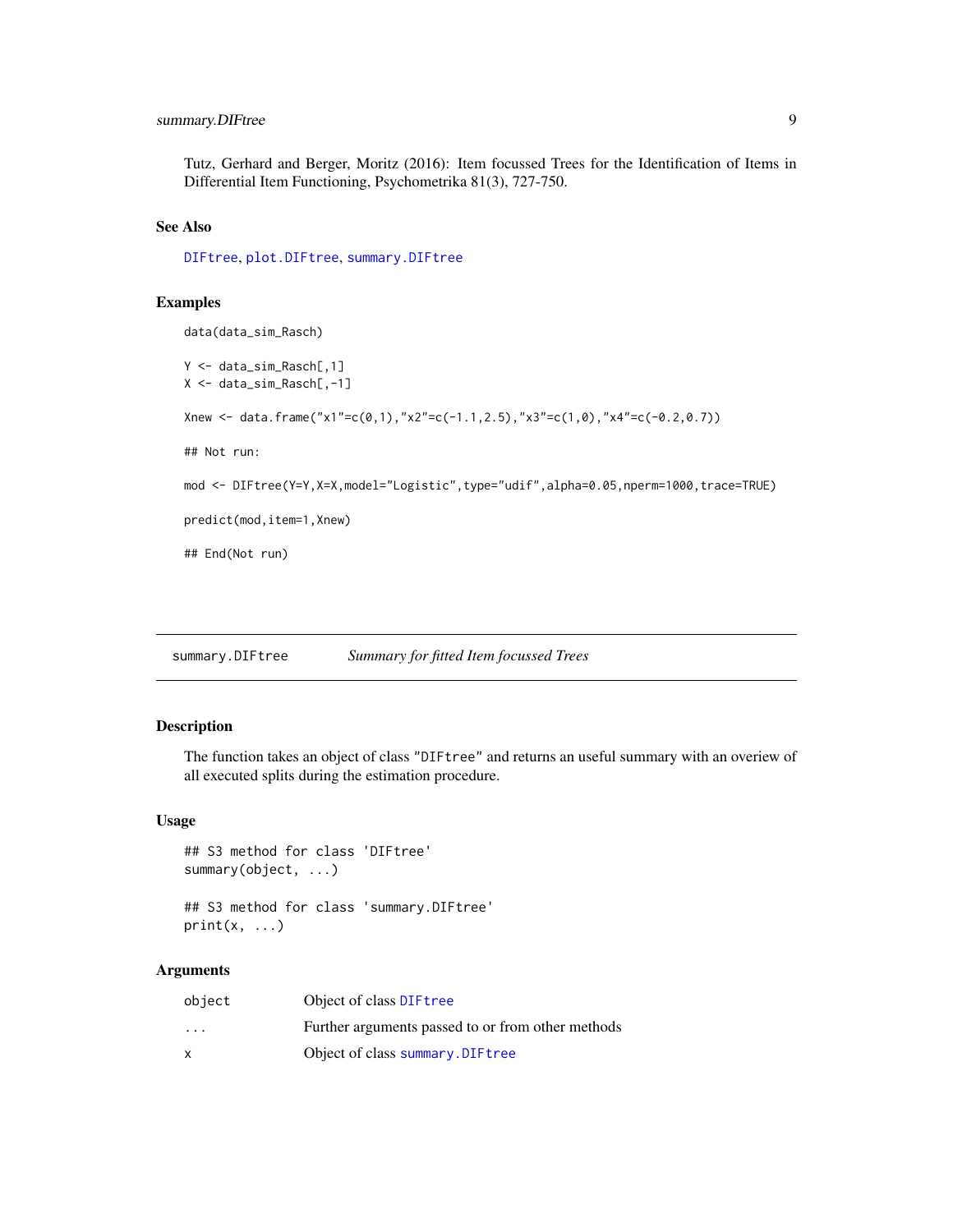#### Value

Object of class "summary.DIFtree". An object of class "summary.DIFtree" is a list containing the following components:

| stats    | Useful overview of detected DIF items, responsible variables and executed splits |
|----------|----------------------------------------------------------------------------------|
| nosplits | Total number of executed splits during the estimation procedure                  |

#### Author(s)

Moritz Berger <moritz.berger@imbie.uni-bonn.de> <http://www.imbie.uni-bonn.de/personen/dr-moritz-berger/>

#### **References**

Berger, Moritz and Tutz, Gerhard (2016): Detection of Uniform and Non-Uniform Differential Item Functioning by Item Focussed Trees, Journal of Educational and Behavioral Statistics 41(6), 559-592.

Bollmann, Stella, Berger, Moritz & Tutz, Gerhard (2018): Item-Focussed Trees for the Detection of Differential Item Functioning in Partial Credit Models, Educational and Psychological Measurement 78(5), 781-804.

Tutz, Gerhard and Berger, Moritz (2016): Item focussed Trees for the Identification of Items in Differential Item Functioning, Psychometrika 81(3), 727-750.

#### See Also

[DIFtree](#page-3-1), [plot.DIFtree](#page-5-1), [predict.DIFtree](#page-7-1)

### Examples

data(data\_sim\_Rasch)

Y <- data\_sim\_Rasch[,1] X <- data\_sim\_Rasch[,-1]

## Not run:

mod <- DIFtree(Y=Y,X=X,model="Logistic",type="udif",alpha=0.05,nperm=1000,trace=TRUE)

summary(mod)

## End(Not run)

<span id="page-9-0"></span>